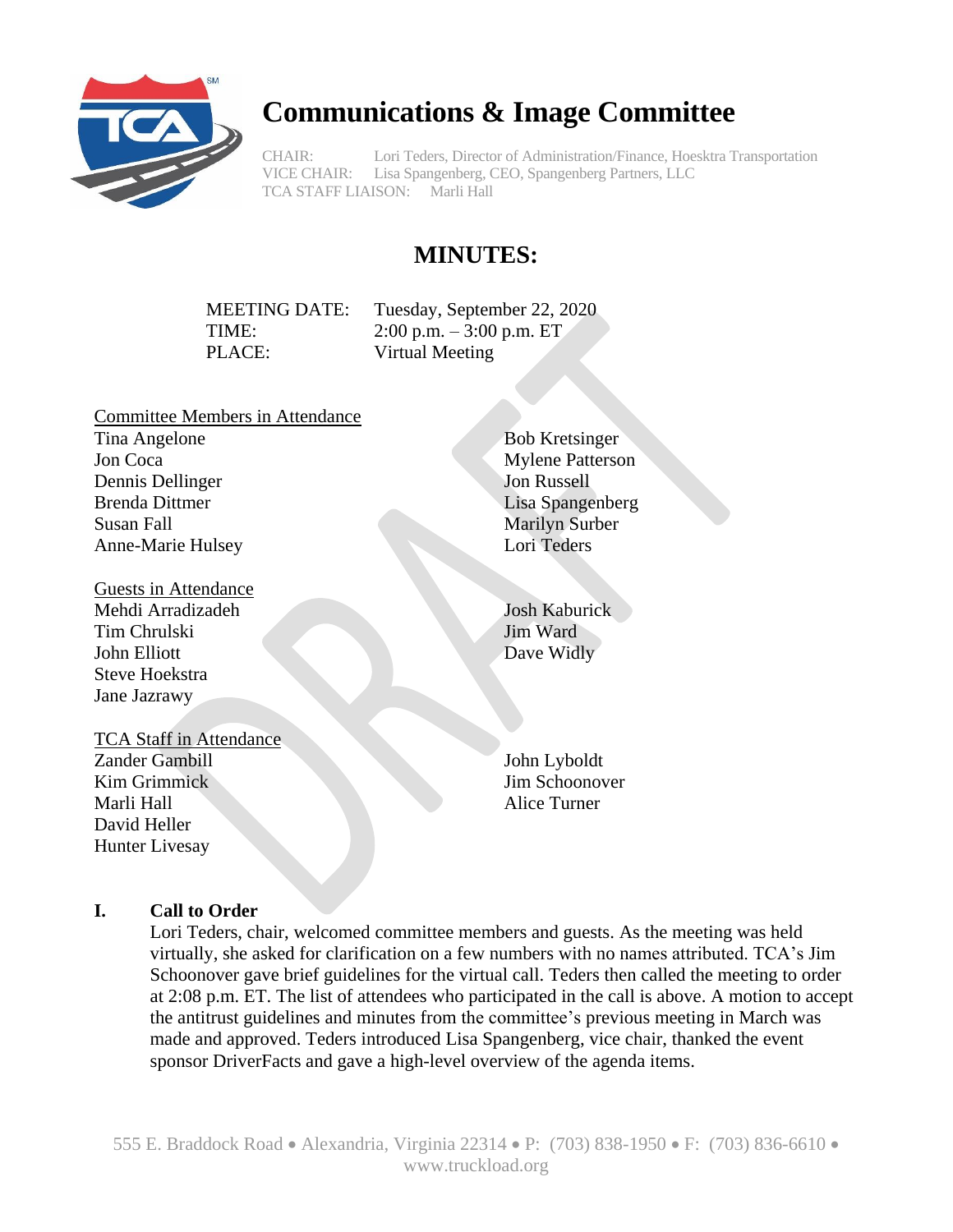## **II. National Truck Driver Appreciation Week**

Teders shared that given the current pandemic, TCA pivoted from its typical in-person driver appreciation events. TCA and its sponsor Tenstreet, hosted a special hour-long segment on the Dave Nemo Show which featured numerous "Thank You" messages geared toward the driver population, giveaways for callers, special announcement and recognition from industry partners, and a special performance from the U.S. Army Field Band's Six-String Soldiers. Teders called on Bennett's Lee Gentry to share a little about their NTDAW offerings but he was not on the call at that time.

#### **III. Highway Angel**

Teders shared that since the launch of the Highway Angel microsite in April, 36 drivers have been nominated – a 33% increase from this time last year. She added that TCA has received seven nominations in just one week which has never been done in the program's 23-year history. Additionally, she continued that throughout the last few months, TCA has sent press releases to newspapers and media networks close to a recipients' city/province and where the company's headquartered or located. The program has also recently been highlighted in industry publications. Teders also thanked the program's Presenting Sponsor, EpicVue, and our Supporting Sponsors, Drivers Legal Plan and DriverFacts and shared that committee members will be encouraged to cast their 2020 Highway Angel of the Year in the upcoming months. A DriverFacts meeting sponsorship video was played.

## **IV. Driver of the Year Contest**

Teders gave a brief overview of the contest and its sponsors, the shortened nomination form, and two-phase approach which has yielded great results - company driver contest received 65 completed nominations up from 22 last year and Owner Operators contest received 26 completed nominations up from 7 last year. TCA has received the most nominations than it has in nearly 10 years. She thanked committee members for their support of this contest. She shared that in October, TCA's Marli Hall will be connecting with those liaisons whose drivers would be moving on to phase 2. She shared that Cummins, Inc. and Love's Travel Stops will present a check for \$25,000 to the grand prize winners in each respective category while runner-ups receive \$2,500 as in years past.

#### **V. Best Fleets to Drive For**

Spangenberg announced that the Best Fleets to Drive For contest, now in its  $13<sup>th</sup>$  year, accepted nominations for this year's contest July  $4<sup>th</sup>$  through Labor Day Weekend – nearly two months earlier as TCA's upcoming annual convention is earlier. She shared that exactly 150 for-hire carriers were nominated this year – the most the contest has received to date. She shared that the Top 20 winners announcement would happen in early January those winners being showcased on stage in Nashville during Truckload 2021: Nashville.

## **VI. U.S. Capitol Christmas Tree**

Spangenberg highlighted TCA's support for the 2020 U.S. Capitol Christmas Tree. She shared more about this year's tree, the forest where it was harvested, and how this year as with most large gatherings, TCA's whistle stop will look drastically different to mitigate risk. She shared that the tree will only stop in a few locations throughout the state of Colorado, and in Asheville for TCA's whistle stop. Apex Transportation, a flatbed hauler based in Henderson, Colorado, will be transportation the tree. Spangenberg added that TCA's whistle stop will take place Tuesday, November 17, at the Asheville Outlets off Interstate 26 South. This year's